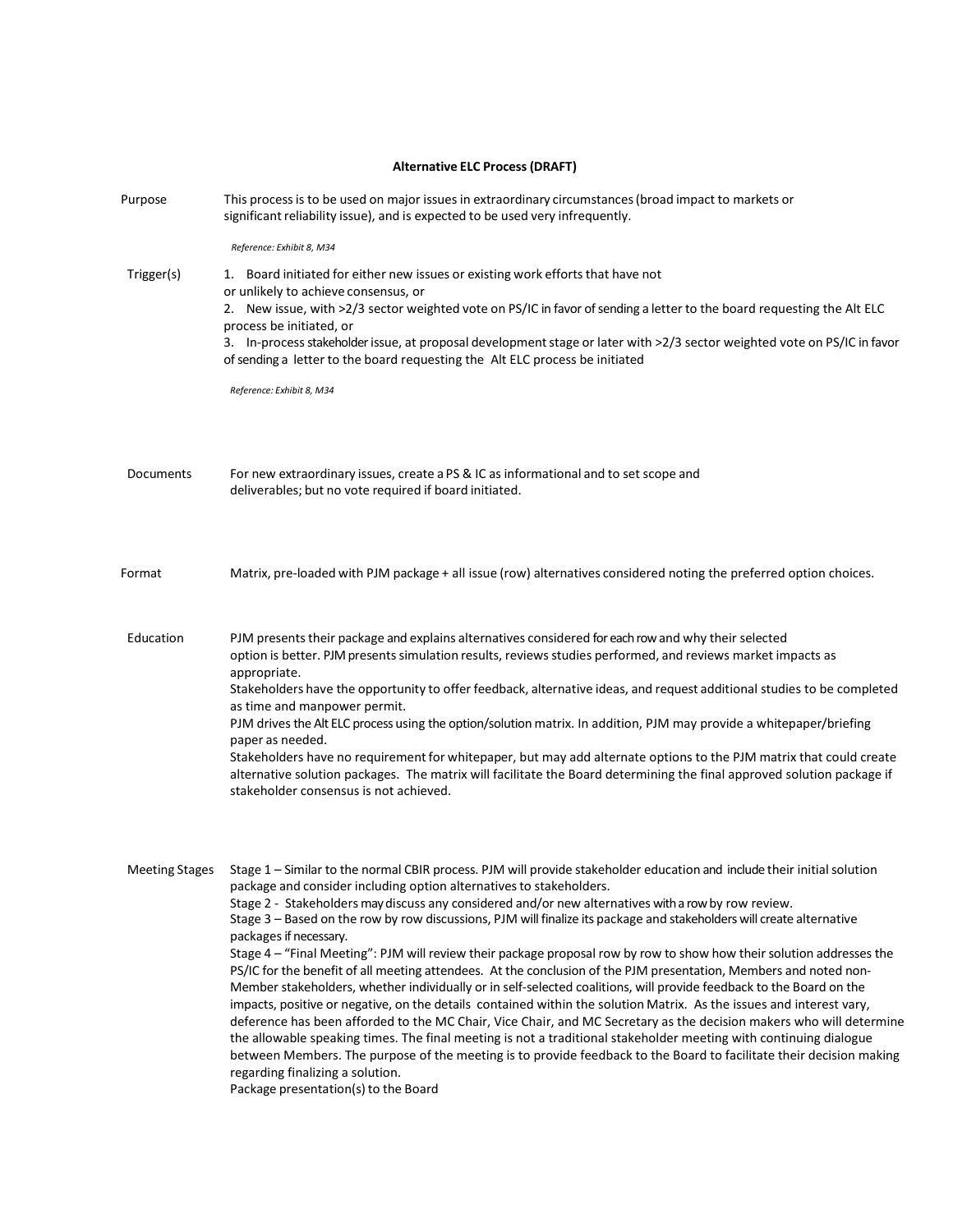MC Meeting At the conclusion of the "Final Meeting", an MC meeting will be convened to vote on the packages. Sector weighted voting on all packages will occur in common vote, like to one pass (like MIC now). As with all MC sector weighted votes, a MC level voting report in report to Board – all informational. If a package achieves 2/3, or the package with the greatest support if more than one reach 2/3 support, the issue will be filed as a Section 205 at FERC as appropriate.

Final Meeting  $\Box$  Will be scheduled ideally on the morning of an existing MRC/MC meeting date.

 $\Box$  The meeting will be conducted similarly to a Liaison Committee in that the purpose of the meeting is to facilitate discussion between the Members and the Board. The Alt ELC may last up to 4 hour private conversation (including time limited comments from the IMM, invited non-Members and states)

 $\Box$  Speaker comments will focus on support or concerns with the package details as shown on the matrix

- Attendance no media
- Presentation timing (no slides) As determined on an Alt ELC by Alt ELC basis, the MC Chair, Vice Chair, and MC Secretary to use their best judgement to fairly allocate the speaking times for participants. These decision makers will consider the following parameters in their decision making:
	- Sector time balance
	- Sector impact of proposed changes
	- Impact of changes on individual Members
	- Fixed time limits for any individual Member
	- Members with self-selected coalitions may be given more time than individual Members
	- States will be offered a time limited opportunity to speak following PJM
	- IMM will be offered a time limited opportunity to speak during the meeting.
- Appropriate time will be allotted for Q&A between the Board and Members
- $\Box$  Briefing papers limited to 3-pages supporting a proposal are optional, but must be submitted by X, and distributed to the Board only.